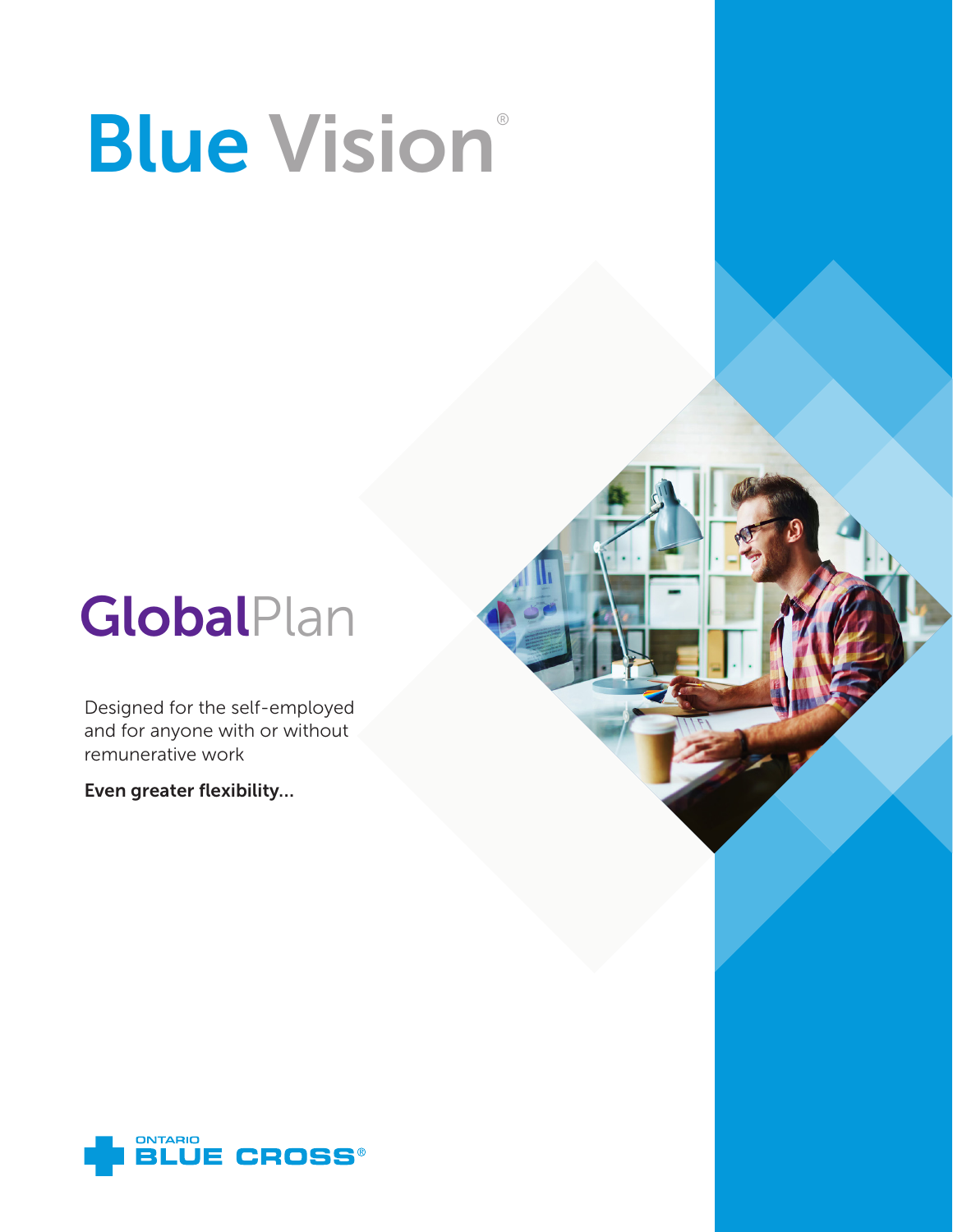## **GlobalPlan**

The **GLOBAL PLAN** is designed to meet all your insurance needs. Some of the benefits are designed for the self-employed, others are for individuals with or without remunerative work, no matter what their occupation.

The **GLOBAL PLAN** offers protection 24 hours a day in case of accident or illness. It can be customized to your individual needs and yet still offers many of the advantages of a group plan. The GLOBAL PLAN is offered to you, your spouse or your family, depending on the coverage you select.



You also get access to our Assistance Program at no extra charge. This program provides services and privileges for your well-being.

- ◆ Health and Legal Information
- ◆ Support and Services
- Information and Prevention
- ◆ Blue Advantage Member Discounts

#### **BLUE/ ADVANTAGE®**

Savings on medical supplies and equipment, vision care and other health products and services from participating providers across Canada.

#### GLOBAL PLAN eligibility

To be eligible for benefits under the GLOBAL PLAN

- ◆ You must be a beneficiary in the meaning of the health and hospital insurance legislation in your province of residence.
- ◆ You may not be hospitalized and/or disabled on the day the contract comes into effect.

#### GLOBAL PLAN benefit commencement

GLOBAL PLAN benefits take effect when the application is approved by Blue Cross®, provided it is approved without modification, and that no changes in your insurability have occurred since the application was signed

Otherwise, the benefits only take effect when delivered to the policyholder, provided no changes in your insurability have occurred since the application was signed.

## SPECIAL **PROVISIONS**

#### Contract renewal

The contract is renewed from year to year on the contract anniversary date.

Blue Cross may not cancel a contract before you reach the maximum age under each benefit, provided the premium is paid.

#### Contract amendment

On renewal, Blue Cross sets the premium amount for the next 12 months. You must be advised of any change in premium at least 30 days before the anticipated renewal date.

Blue Cross reserves the right to modify unit rates at the time of contract renewal, provided unit rates of all identical contracts are modified.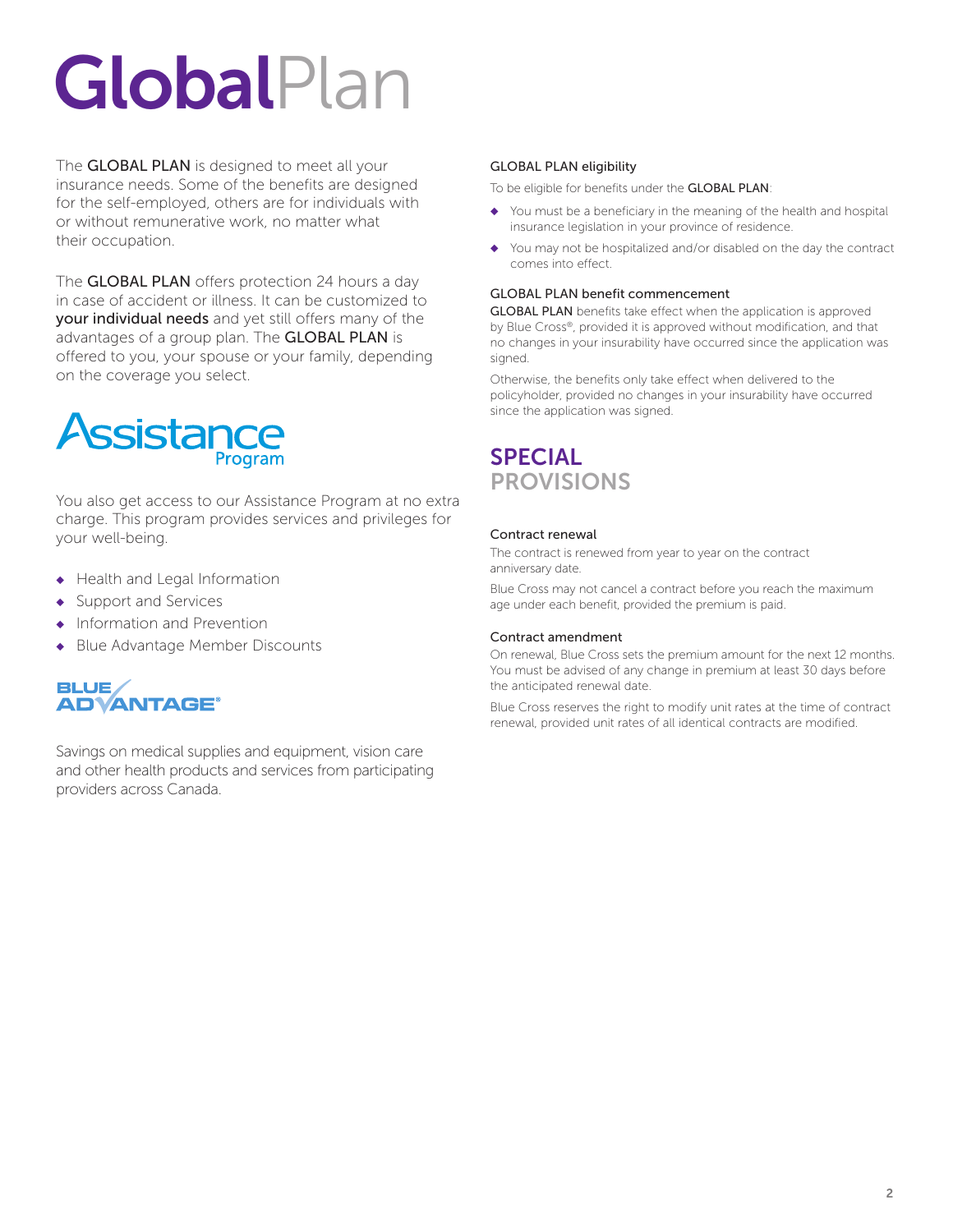## DISABILITY

#### A choice according to your professional category…

This essential benefit protects you anywhere in the world 24 hours a day in case of total disability due to accident only or to accident and illness.

| <b>ELIGIBILITY AND AMOUNTS</b><br><b>OF INSURANCE OFFERED</b><br>(in \$100 increments) |                   |  |
|----------------------------------------------------------------------------------------|-------------------|--|
| Age 16 to 59                                                                           | \$500 to \$10,000 |  |

In addition, you must work at least 20 hours a week.



|  | (days)      |    | <b>WAITING PERIOD</b> |    |    |     |  |
|--|-------------|----|-----------------------|----|----|-----|--|
|  | $\bigcap$ * | 14 | 30                    | 60 | 90 | 120 |  |

\* This waiting period is available for the DISABILITY DUE TO ACCIDENT benefit only.

If you select a waiting period less than 120 days, but your disability requires hospitalization for more than 18 hours, benefits are payable as of the first day following your hospitalization.

In case of day surgery, the hospital stay is equivalent to 18 hours of hospitalization.

Consecutive periods of disability (minimum five days per period) for the same cause may be accumulated to satisfy waiting periods of 30 days or more.

#### (Categories 4A and 3A)

Consecutive periods of disability may be accumulated over a period of 365 days.

#### (Categories 2A, A and B)

Consecutive periods of disability may be accumulated over a period of 180 days.

#### Premium determination - DISABILITY DUE TO ACCIDENT

The premium is levelled until the contract anniversary coinciding with or following your 65th birthday and determined based on your age at issue.

Thereafter, the premium is established in accordance with the limitations on the benefit period and the new amount insured under this benefit.

#### Premium determination - DISABILITY DUE TO ILLNESS

If you have selected the LEVEL-PREMIUM option, the premium is levelled and determined based on your age at issue.

#### Increase in benefit

Should a total disability prevent you from performing unassisted at least two activities of daily living, as described under IMPORTANT DEFINITIONS, your monthly benefit is increased by 25%.

#### Automatic benefit increase

If you are under 55 years of age, you may select this benefit, which automatically increases the amount of your insured monthly benefit on the date your contract is renewed.

#### Return-to-work bonus

To give you a chance to adjust to an active return to your work environment, Blue Cross will pay you a lump-sum bonus benefit. The amount of the bonus benefit is based on the monthly benefit payable in the month preceding your return to work and is determined as follows:

| <b>DURATION OF DISABILITY</b> | <b>BONUS BENEFIT</b> |
|-------------------------------|----------------------|
| 24 to 59 months               | 3 x monthly benefit  |
| 60 months or more             | 6 x monthly benefit  |

#### Organ donation - DISABILITY DUE TO ILLNESS

If you become totally disabled due to transplant of an organ from your body to another person, you are eligible for organ-donation related disability insurance benefits, provided your disability insurance protection was effective for at least 12 months before the onset of disability.

#### Waiver of premiums

If you become totally disabled before your 60th birthday, you are not required to pay premiums for coverage under this benefit as of the expiration date of the waiting period and for as long as you remain totally disabled, though not beyond the contract anniversary coinciding with or following your 65th birthday.

#### Indexation of benefits (optional clause)

After a disability lasting more than 12 months, benefits paid for a continuing total disability are indexed every year on January 1 according to the *Consumer Price Index* published in October of the previous year by *Statistics Canada*, to a maximum indexation of 3%.

#### Integration

For the first 36 months of disability benefit payments, the first \$1,200 are guaranteed and the INTEGRATION and COORDINATION OF BENEFITS clauses do not apply. During that 36-month period, only the amount in excess of \$1,200 is reduced by the amount of any benefits payable under other plans.

Thereafter, the total benefit is reduced from the initial amount payable for total disability in consideration of the following:

- ◆ Any federal or provincial plan
- ◆ Any other federal or provincial law

If you are enrolled in one or more DISABILITY INSURANCE, DISABILITY - HYBRID COVERAGE, MONTHLY INDEMNITY or MONTHLY INDEMNITY EXPRESS benefits with Blue Cross, then these benefits are treated like a single benefit and only one integration calculation is performed with the total of the amounts insured.

#### Partial disability (Categories 4A and 3A)

#### (with remunerative work at the onset of disability)

In the event of partial disability due to accident or illness, Blue Cross undertakes to make monthly benefit payments equal to the following:

- 50% of the benefit under your contract for the first 24 months of partial disability, and
- 25% of the benefit under your contract for any partial disability, and lasting more than 24 months, without exceeding the benefit period under your contract.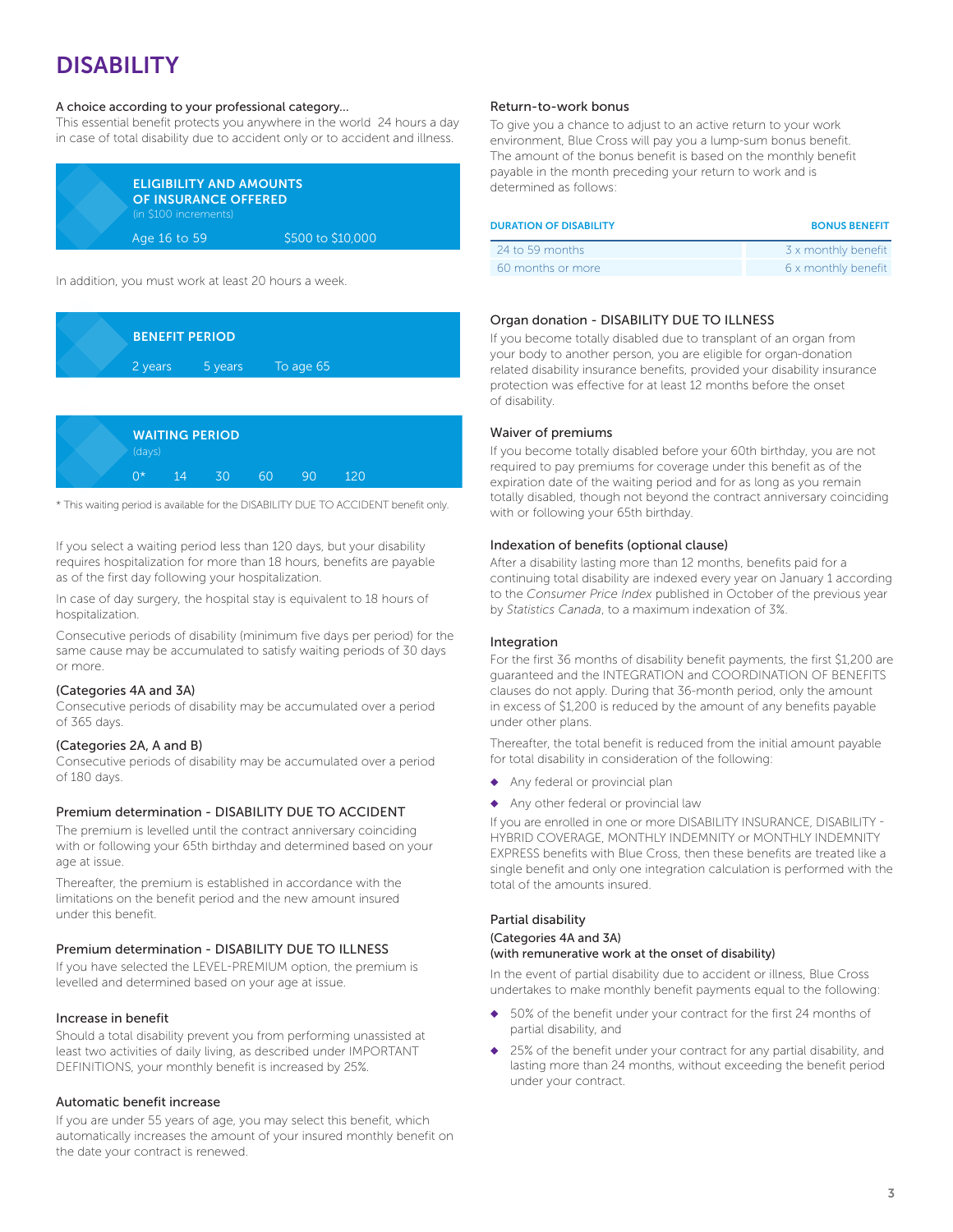#### (Categories 4A and 3A) (without remunerative work at the onset of disability)

In the event of partial disability as a result of a total disability due to accident or illness and lasting at least the duration of the waiting period and not less than 30 days, Blue Cross undertakes to make monthly benefit payments equal to the following:

- 50% of the benefit under your contract for the first 24 months of partial disability, and
- 25% of the benefit under your contract for any partial disability, and lasting more than 24 months, without exceeding the benefit period under your contract.

#### (Categories 2A, A and B)

In the event of partial disability as a result of a total disability due to accident or illness and lasting at least the duration of the waiting period and not less than 30 days, Blue Cross undertakes to make monthly benefit payments equal to 50% of the benefit under your contract for a maximum benefit period of 12 months.

#### Lump-sum payment upon permanent total disability DISABILITY DUE TO ACCIDENT

Twelve months after any accident that causes permanent total disability, Blue Cross undertakes to pay, in addition to any other amounts provided for in the contract, a lump sum equal to 50 times the monthly benefit chosen (to a maximum of \$100,000), provided you are still surviving at that time.

Permanent total disability as defined in this benefit must be proved to the Insurer's satisfaction within 12 months of the accident and before your 65th birthday.

#### Death benefit

If you are totally disabled for more than 12 months and your disability results in death, an amount equal to the last three monthly benefit payments will be paid to your estate.

#### Extension of benefits

If you work on commission and you are totally disabled for more than six months, you are entitled, on your return to work, to a maximum of three additional months of benefits per disability.

The amount of the additional benefit shall be a percentage of the monthly benefit payable during the month preceding your return to work:

| 75% | for the first month of your return to work  |
|-----|---------------------------------------------|
| 50% | for the second month of your return to work |
| 25% | for the third month of your return to work  |

#### Insurance extension in case of unemployment DISABILITY DUE TO ACCIDENT

During a period of unemployment, you remain insured for the first 12 months of unemployment in case of total disability due to accident.

#### Insurance extension in case of unemployment DISABILITY DUE TO ILLNESS

You remain insured for the first 12 months of a period of unemployment in case of total disability due to one of the following diseases: cerebrovascular accident (stroke), cancer, heart attack, terminal renal insufficiency (kidney failure) or coronary artery bypass.

#### Limitations - DISABILITY DUE TO ACCIDENT

On the contract anniversary coinciding with or following your 65th birthday, the monthly benefit for disability due to accident may not exceed \$500 and the maximum benefit period is one year.

#### Important definitions

Activities of daily living: eating, dressing, using the toilet, transferring, bathing/showering.

#### Total disability

#### (if you are less than 65 years of age)

#### Occupational category 4A

◆ Total disability means that you are unable, due directly to accident or illness independently of any other cause, to perform the major duties of the occupation in which you were engaged at the onset of total disability.

#### Occupational category 3A

◆ Total disability means, during the first 60 months of benefit payments, that you are unable, due directly to accident or illness independently of any other cause, to perform the major duties of the occupation in which you were engaged at the onset of total disability.

Thereafter, total disability means that you are unable, due directly to accident or illness independently of any other cause, to engage in any occupation for which you are reasonably suited by education, training or experience.

#### Other occupational categories: 2A, A and B

◆ Total disability means, during the first 24 months of benefit payments, that you are unable, due directly to accident or illness independently of any other cause, to perform the major duties of the occupation in which you were engaged at the time you became totally disabled.

Thereafter, total disability means that you are unable, due directly to accident or illness independently of any other cause, to engage in any occupation for which you are reasonably suited by education, training or experience.

For all occupational categories, to be considered totally disabled, you must be under the continuous medical care of a physician providing care suitable for your disability at an appropriate frequency, and you must not be engaged in any remunerative work.

#### Total disability

#### (if you are 65 years of age or older)

Total disability means that you are unable, due directly to accident or illness independently of any other cause, to perform all of the normal activities of a person of your age and sex.

However, you cannot be considered **totally disabled** during any period in which you are not under the continuous care of a physician or you are engaged in remunerative work.

#### All occupational categories

Total disability in case of unemployment means that you are unable, due directly to accident or illness independently of any other cause, of looking for remunerative work for which you are reasonably suited by education, training or experience.

Permanent total disability means a permanent and irreversible inability to perform unassisted at least one activity of daily living and any remunerative work.

Partial disability means that you are not totally disabled but that one of the following applies due to accident or illness, depending on the benefit you have selected:

- You are unable to perform one or more of the major duties of your occupation.
- You are unable to work more than half the normal required hours per week.

In all cases, you must be under the continuous care and treatment of a physician.

#### End of coverage - DISABILITY DUE TO ILLNESS

This coverage ends on the contract anniversary coinciding with or following your 65th birthday.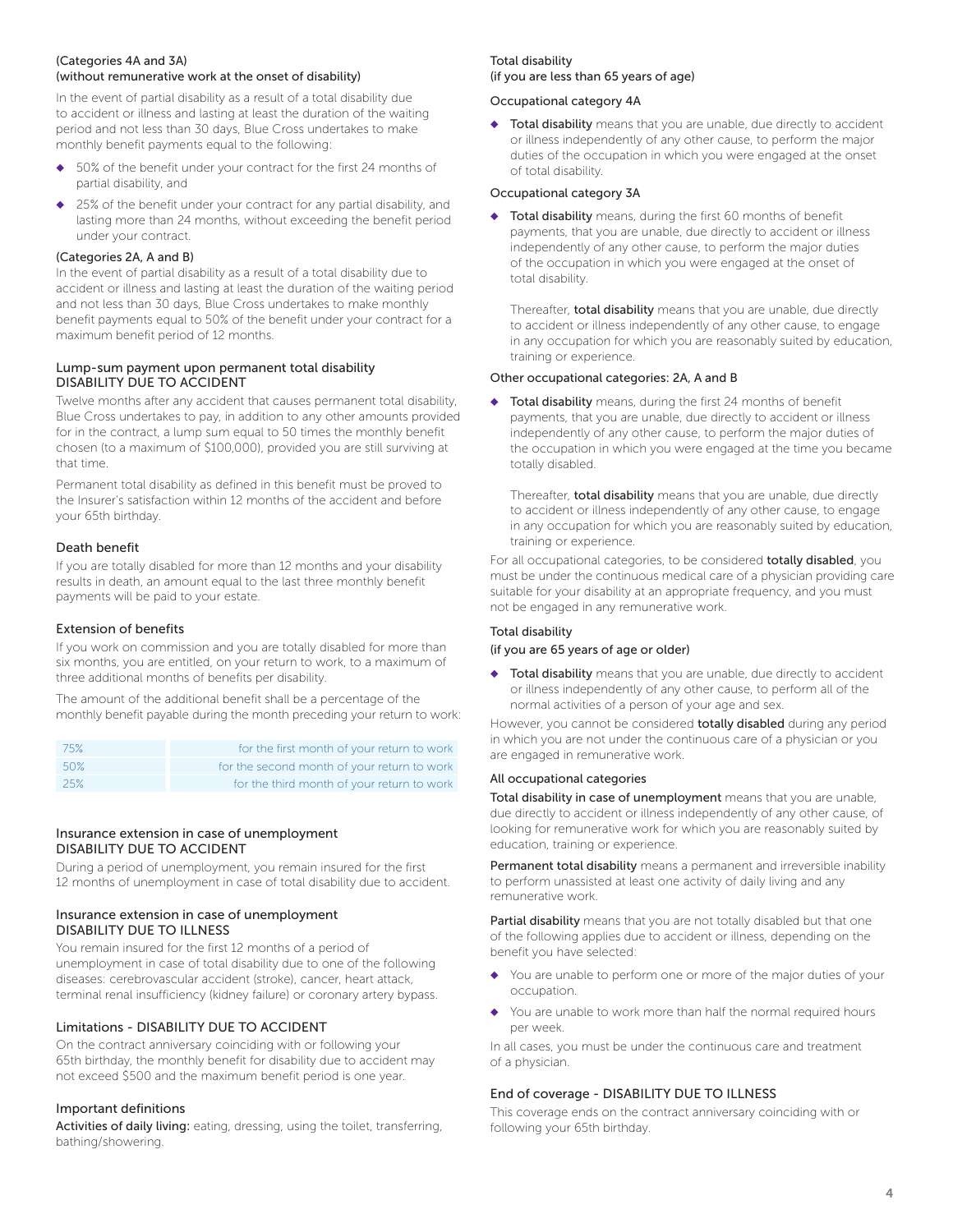## REGULAR OCCUPATION DISABILITY

Depending on your occupational category, you can improve the definition of total disability in the "Disability" benefit or benefits you selected.

| <b>OCCUPATIONAL</b><br><b>CATEGORIES</b> | <b>REGULAR OCCUPATION</b><br><b>BENEFIT PERIOD</b> |
|------------------------------------------|----------------------------------------------------|
| B. A and 2A                              | 5 years                                            |
| B, A, 2A and 3A                          | To age 65                                          |
|                                          |                                                    |
| <b>ELIGIBILITY</b>                       |                                                    |

Age 16 to 59

#### Premium determination

If you selected the LEVEL-PREMIUM option for the DISABILITY DUE TO ILLNESS benefit, the premium is levelled and determined based on your age at issue.

#### Specific definitions

#### If you have remunerative work at the onset of disability, the following definition applies:

Total disability means that you are unable, due directly to illness or accident independently of any other cause, to perform the major duties of the occupation in which you were engaged at the onset of disability.

This definition applies for the waiting period and for the regular occupation benefit period you have selected.

Thereafter, total disability means that you are unable, due directly to illness or accident independently of any other cause, to engage in any occupation for which you are reasonably suited by education, training or experience.

In all cases, you must be under the continuous care of a physician providing medical care suitable for the disability at an appropriate frequency and must not be engaged in any remunerative work.

#### If you are without remunerative work at the onset of disability, the following definition applies:

Total disability means that you are unable, due directly to illness or accident independently of any other cause, to perform your usual daily tasks and any other tasks for which you are reasonably qualified by education or experience.

You must be under the continuous care of a physician providing medical care suitable for the disability at an appropriate frequency and must not be engaged in any remunerative work.

This definition applies for the waiting period and for the benefit period you have selected.

#### End of coverage

Coverage under this benefit ends on the earlier of the following dates:

- The contract anniversary coinciding with or following your 65th birthday
- The date on which your "Disability" benefit or benefits end

## PREMIUM REFUND (65) DISABILITY

Under this benefit, Blue Cross will refund a percentage of the premiums you paid for the "Disability" benefit or benefits you selected.

On the contract anniversary coinciding with or following your 65th birthday, Blue Cross will refund a percentage of the premiums paid for this benefit and for the DISABILITY DUE TO ACCIDENT or the DISABILITY DUE TO ACCIDENT and ILLNESS benefit.

The percentage applicable is indicated below and depends on your age at the time the application was signed.

| <b>AGE WHEN THE APPLICATION</b><br><b>WAS SIGNED</b> | <b>PERCENTAGE OF</b><br><b>PREMIUMS REFUNDED</b> |
|------------------------------------------------------|--------------------------------------------------|
| Age 16 to 45                                         | 50 X                                             |
| Age 46 or over                                       | $\bigcap$ %                                      |

In all cases, claims paid under the DISABILITY DUE TO ACCIDENT and the DISABILITY DUE TO ILLNESS benefits are subtracted from the refund.



#### Early refund

If you terminate this benefit before your 65th birthday, Blue Cross will reduce the refund by 0.416% for every month prior to your 65th birthday that this benefit is not in effect.

In any case, the refund may not be made before your 60th birthday.

#### Premium determination

The premium is levelled and determined based on your age at issue.

#### End of coverage

Coverage under this benefit ends on the earlier of the following dates:

- The date on which the full refund to which you are entitled under this benefit is paid
- ◆ The date on which your "Disability" benefit or benefits end

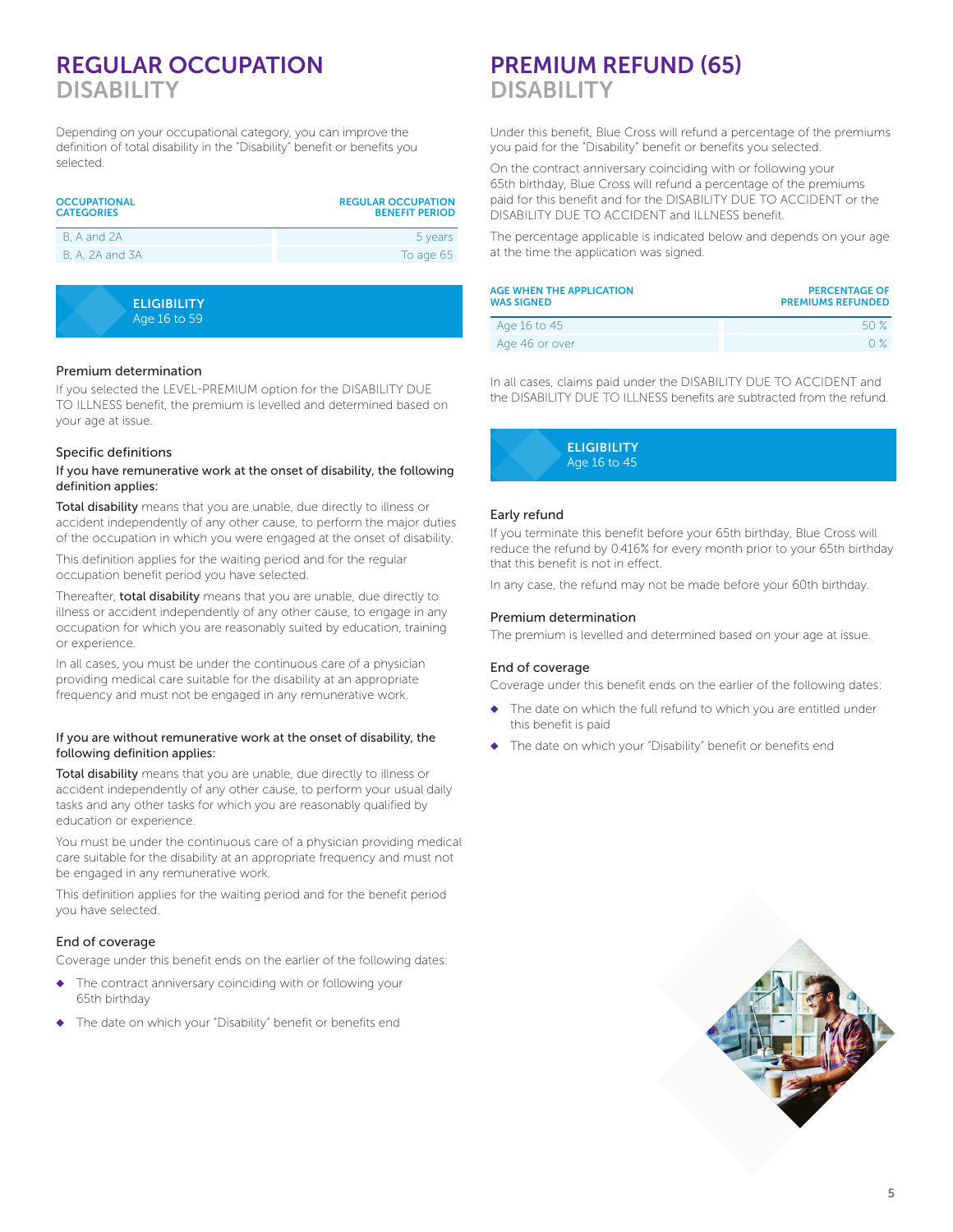## MONTHLY INDEMNITY

You can select disability protection that covers you 24 hours a day anywhere in the world in case of accident only or accident and illness.

#### Monthly indemnity due to accident

| <b>ELIGIBILITY AND AMOUNTS</b> |
|--------------------------------|
| OF INSURANCE OFFERED           |
| (in \$100 increments)          |

#### IF YOU HAVE REMUNERATIVE WORK

| Age 16 to 69 | \$100 to \$2,000 |
|--------------|------------------|
| Age 70 to 79 | \$100 to \$500   |

#### IF YOU DO NOT HAVE REMUNERATIVE WORK

| Age 16 to 69 | \$100 to \$1,000 |
|--------------|------------------|
| Age 70 to 79 | \$100 to \$500   |

|  | <b>BENEFIT PERIOD</b> |                                  |  |
|--|-----------------------|----------------------------------|--|
|  |                       | 1 year 2 years 5 years To age 65 |  |

Benefit period offered after age 69 is one year.

| <b>WAITING PERIOD</b> |         |         |            |  |
|-----------------------|---------|---------|------------|--|
| $0$ days              | 14 days | 30 days | $120$ days |  |

#### Monthly indemnity due to illness



\* The waiting period does not apply if the illness requires day surgery or hospitalization for more than 18 hours.

#### Bonus benefit - MONTHLY INDEMNITY DUE TO ACCIDENT

Blue Cross will pay you a lump-sum amount equal to one monthly benefit payment if you become paralyzed as a result of a disability caused by an accident.

#### Bonus benefit - MONTHLY INDEMNITY DUE TO ILLNESS

Blue Cross will pay you a lump-sum amount equal to one monthly benefit payment if you become disabled as a result of one or more of the following critical illnesses:

- Cancer
- Cerebrovascular accident (stroke)
- Coronary artery bypass
- ◆ Heart attack
- Terminal renal insufficiency (kidney failure)

#### Lump-sum payment upon permanent, total disability MONTHLY INDEMNITY DUE TO ACCIDENT

Twelve months after any accident that causes permanent total disability, Blue Cross undertakes to pay, in addition to any other amounts provided for in the contract, a lump sum equal to 50 times the monthly benefit chosen, provided you are still surviving at that time.

Permanent total disability as defined in this benefit must be proved to the Insurer's satisfaction within 12 months of the accident and before your 65th birthday.

#### Increase in benefit

Should a total disability prevent you from performing unassisted at least two activities of daily living, as described under IMPORTANT DEFINITIONS, your monthly benefit is increased by 25%.

#### Waiver of premiums

If you become totally disabled before your 60th birthday, you are not required to pay premiums for coverage under this benefit as of the fourth month after the onset of total disability and for as long as you remain totally disabled, though not beyond the contract anniversary coinciding with or following your 65th birthday.

#### Premium reimbursement

If you are less than 45 years of age when you sign the application, we will refund 50% of the premiums paid for this benefit when you reach age 65.

If you cancel this benefit before you reach age 65, the refund will be reduced by 0.416% for each month of early termination. In all cases, the refund may not be made before your 60th birthday.

Any claims paid for any benefits provided for in your contract are deducted from the refund.

#### **Integration**

For the first 24 months of disability benefit payments, the first \$1,000 are guaranteed. Only the amount in excess of \$1,000 is reduced by the amount of any benefits payable under other plans.

After 24 months of disability benefit payments, the total benefit is reduced from the initial amount payable for total disability in consideration of the following:

- Any federal or provincial plan
- ◆ Any other federal or provincial law

If you are enrolled in one or more DISABILITY INSURANCE, DISABILITY - HYBRID COVERAGE, MONTHLY INDEMNITY or MONTHLY INDEMNITY EXPRESS benefits with Blue Cross, then these benefits are treated like a single benefit and only one integration calculation is performed with the total of the amounts insured.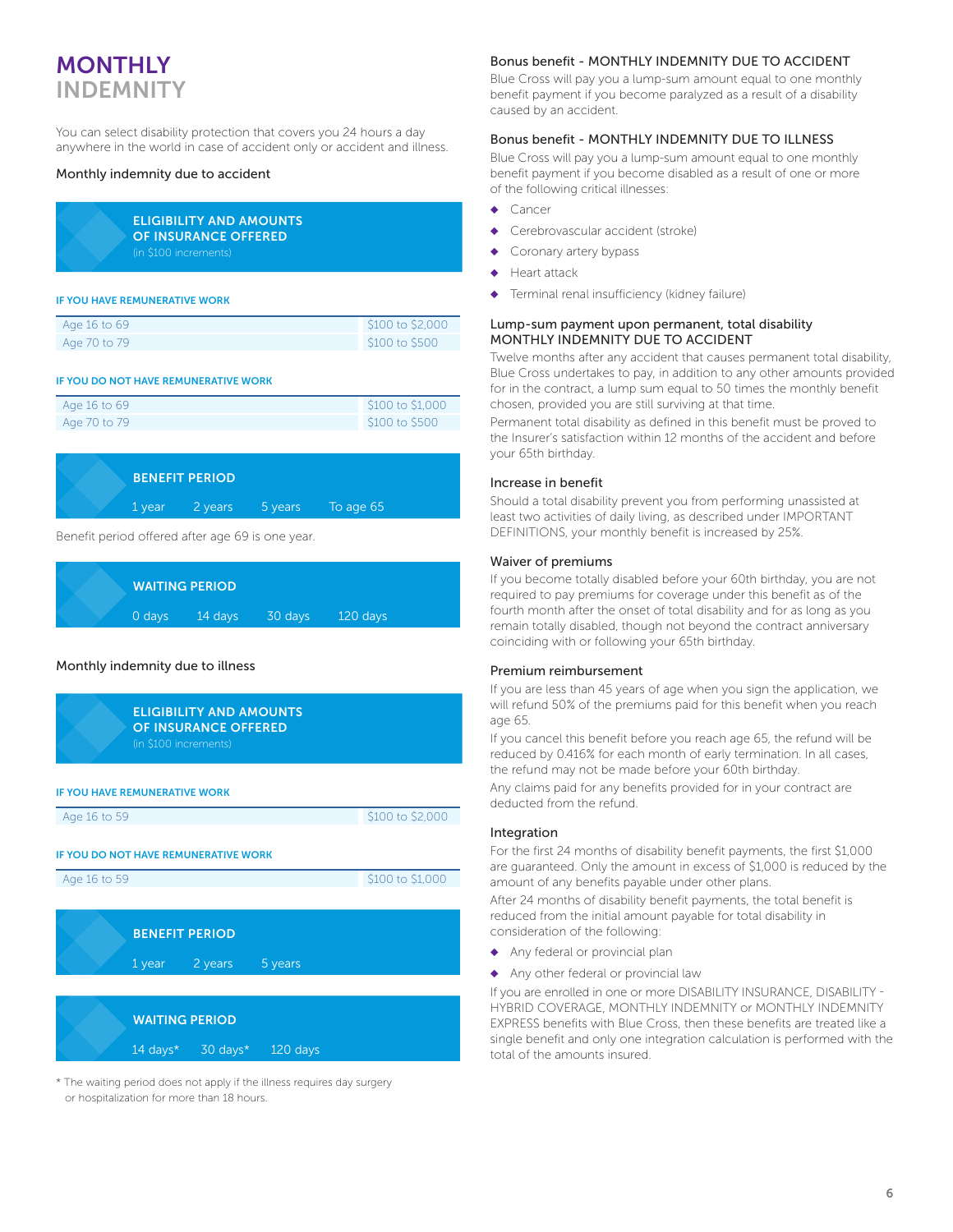#### Partial disability

Should you become partially disabled for a period of time equal to that of the waiting period as a result of an accident or illness that entitles you to benefit payments, Blue Cross will pay you a monthly benefit equivalent to 50% of the benefit provided for in your contract, for a maximum of 30 days.

#### Important definitions

Activities of daily living: eating, dressing, using the toilet, transferring, bathing/showering.

Partial disability means that you are unable, due to accident or illness, to perform many of your usual daily duties or tasks. This definition applies whether or not you have remunerative work.

Total disability, if you have remunerative work, means, during the first 24 months of benefit payments, that you are unable, due directly to accident or illness independently of any other cause, to perform the major duties of the occupation in which you were engaged at the time you became totally disabled.

Thereafter, total disability means that you are unable, due directly to accident or illness independently of any other cause, to engage in any occupation for which you are reasonably suited by education, training or experience.

To be considered totally disabled, you must be under the continuous care of a physician providing care suitable for your disability at an appropriate frequency and you must not be engaged in any remunerative work.

Total disability, if you don't have remunerative work, means that you are unable, due directly to accident or illness independently of any other cause, to perform your usual daily tasks and any other tasks for which you are reasonably qualified by education or experience.

To be considered totally disabled, you must be under the continuous care of a physician providing care suitable for your disability at an appropriate frequency.

Permanent total disability means a permanent and irreversible inability to perform usual daily tasks or any remunerative work.

#### Limitations - MONTHLY INDEMNITY DUE TO ACCIDENT

Benefits payable due to herniated disc, as cause or effect, are for a maximum of six months per event.

At age 70, the monthly benefit may not exceed \$500 and the maximum benefit period is one year.

Any reduction in the amount of insurance coverage due to age applies only to renewal following your birthday.

#### Limitations - MONTHLY INDEMNITY DUE TO ILLNESS

Benefits payable due to herniated disc, as cause or effect, are for a maximum of six months per event.

Benefits payable for total disability resulting from a muscular or spinal disorder are for a maximum of six months per event.

#### End of coverage - MONTHLY INDEMNITY DUE TO ILLNESS

The MONTHLY INDEMNITY DUE TO ILLNESS coverage ends on the contract anniversary coinciding with or following your 65th birthday.

## **OVERHEAD** EXPENSES

This benefit pays operating expenses in case of total disability due to accident or illness.



#### Eligible overhead expenses

#### Expenses related to the place of business prorated to the space used to run the business:

- ◆ Rent or mortgage payments
- Property tax
- Water tax
- Electricity
- Heating including natural gas, fuel, etc.
- Fixed telephone
- Accounting services
- Maintenance contract
- Property, fire and theft insurance

#### The following are excluded:

◆ Income taxes (personal and corporate)

#### Expenses related to machinery, equipment or any motor vehicle (car or truck) in the proportion used to run the business:

- ◆ Insurance premiums (monthly amount)
- License plate (monthly amount)
- Parking fees contract (monthly amount)
- For a purchase: monthly amount equivalent to interest on the loan and amortization
- For a lease: monthly amount of the lease

#### The following are excluded:

- Maintenance and repair costs
- Driver's licence
- Fuel (petrol, propane, oil)

#### Expenses related to running the business:

- ◆ Employees' wages (only for firms with five employees or less)
- Business taxes and permits
- Postage and postal charges
- Communication services, mobile phone, internet
- Laundering
- Advertising (contract)
- Membership and/or registration fee with a professional association (monthly amount)
- Civil or professional liability insurance (monthly amount)
- Other usual fixed costs necessary to run a business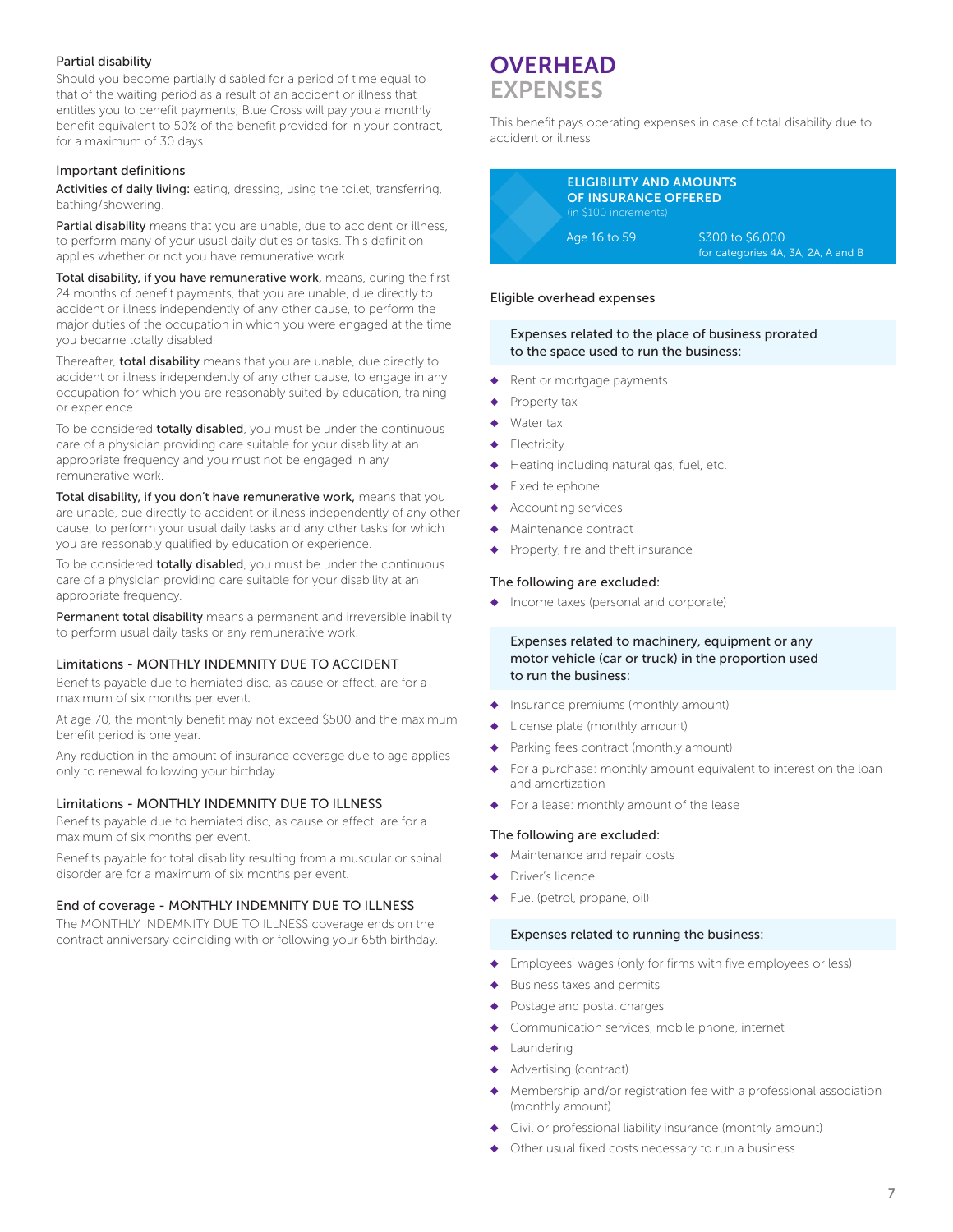#### The following are excluded:

- ◆ Any portion of a loan or lease covered by another insurer
- Expenses for which the Primary Insured was not liable prior to disability
- Overdue invoices (expenses incurred prior to the Primary Insured's disability)
- Legal fees
- Moving expenses
- Travel expenses
- Representation expenses
- Cost of merchandise, products or services sold
- Professional books
- Accessories, equipment or supplies
- Primary Insured's salary or that of any colleague replacing him/her

#### WAITING PERIOD (Accident and illness)

30 days 30M days

If you select the 30M-day waiting period, the benefit is payable on the first day following an accident or a hospitalization of more than 18 hours.



#### Premium determination

If you have selected the LEVEL-PREMIUM option, the premium is levelled and determined based on your age at issue.

#### Important definitions

Overhead expenses are the costs and fees related to running a commercial or professional business.

Expenses must be incurred while the Primary Insured is disabled. Should expenses be shared with other parties, the Insurer will only cover the Primary Insured's part.

Total disability means that you are unable, due directly to accident or illness, independently of any other cause, to perform the major duties of the occupation in which you were engaged at the time you became totally disabled.

To be considered **totally disabled**, you must be under the continuous care of a physician providing care suitable for your disability at an appropriate frequency and you must not be engaged in any remunerative work.

#### Waiver of premiums

If you become totally disabled before your 60th birthday, you are not required to pay premiums for coverage under this benefit as of the fourth month after the onset of total disability and for as long as you remain totally disabled, though not beyond the contract anniversary coinciding with or following your 65th birthday.

#### End of coverage

This coverage ends on the contract anniversary coinciding with or following your 65th birthday.

## **HOSPITAL ALLOWANCE**

This coverage provides for payment of a daily allowance if you or a member of your family are hospitalized for short-term care due to accident or illness.

> ELIGIBILITY AND AMOUNTS OF INSURANCE OFFERED (in \$25 increments)

Age 16 to 74 \$25 to \$100/day

#### WAITING PERIOD

None

If you elect the family or single-parent plan, the amount offered for your child or children is equivalent to 40% of the amount of insurance you have selected.

The allowance is doubled if you are hospitalized (maximum of 30 days per hospitalization) outside your province of residence at least 50 km from your principal residence.

#### Moving allowance

If you have to move to a residential and long-term care centre following hospitalization, Blue Cross will pay you a lump-sum amount of \$1,000 to cover your moving expenses.

If you were not hospitalized before moving, Blue Cross will pay you a lump-sum amount of \$500.

For the lump-sum amount to be payable, the benefit must be effective for at least 12 months.

#### Maximum benefit

The maximum lifetime benefit is 1,000 days for each person insured.

#### Important definitions

Hospitalization means admission to a hospital to receive short-term care as a bedridden patient for a minimum stay of 18 hours.

Covered short-term care comprises preventive care, medical diagnosis and medical treatment (including surgery) for an acute illness and does not include convalescent care and physical or mental rehabilitation.

In case of day surgery, your hospital stay is equivalent to 18 hours of hospitalization.

Residential and long-term care centre means an establishment that offers, on a permanent basis, lodging, assistance, support, supervision and psychosocial services for those who have experienced a loss of functional or psychosocial autonomy, especially elderly people who can no longer live in their current life environment.

#### Limitations

This benefit must be in effect for at least six months for entitlement to allowances in the event of hospitalization for pregnancy, childbirth or miscarriage. However, if the hospitalization occurs between the sixth and the ninth month after the insurance comes into effect, an allowance of \$10 per day of hospitalization shall be paid, to a maximum of three days.

No allowance shall be paid for the five years following the coming into effect or reinstatement of the insurance in the event of hospitalization for anything other than an accident if, on the commencement date or the reinstatement date of the contract and the benefit, you had acquired immunodeficiency syndrome (commonly known as AIDS) or were a carrier of HIV.

#### Reduction

The benefit is reduced by 50% when you reach age 70.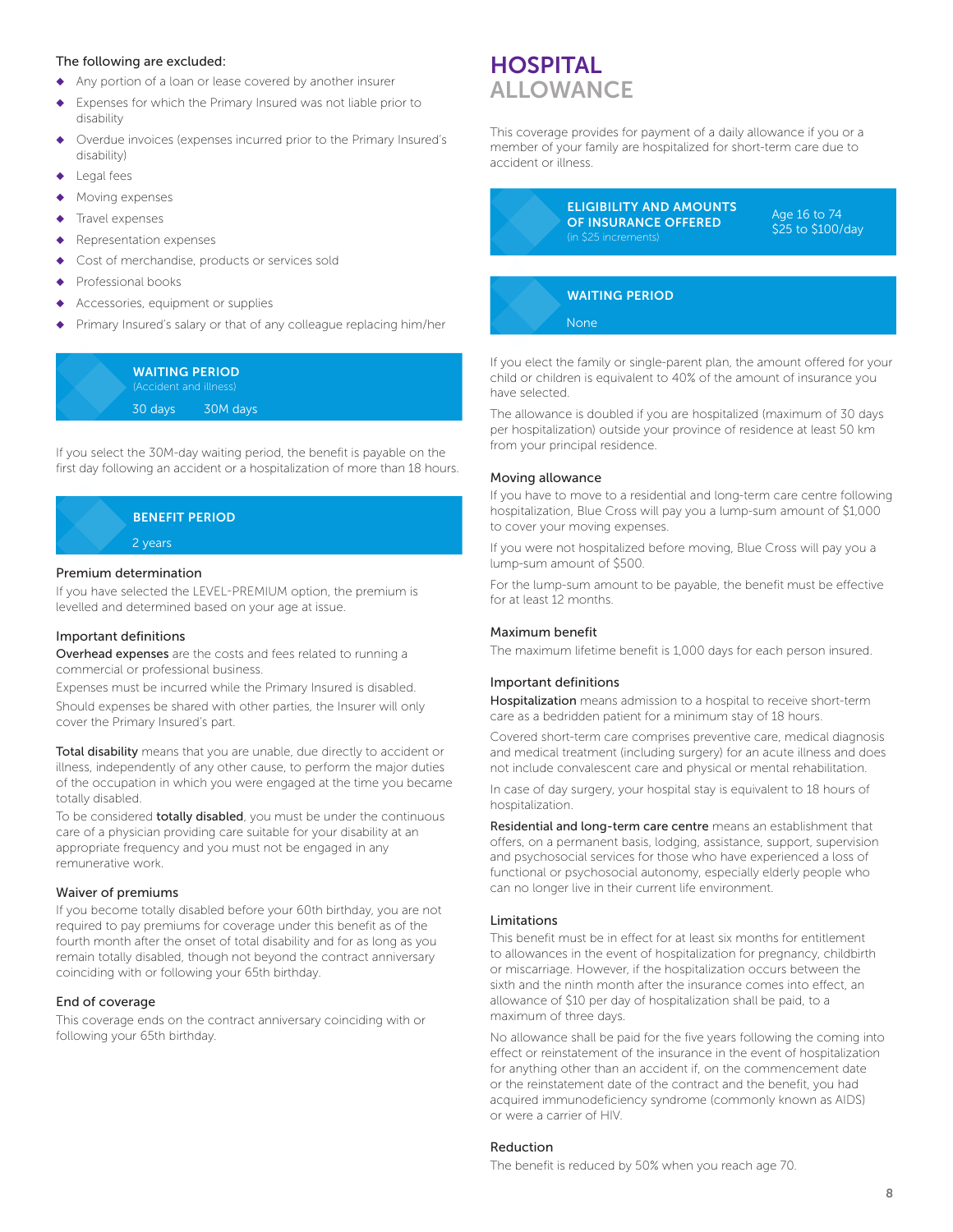## TERM LIFE 65

You can select an amount of insurance up to \$1,000,000.



ELIGIBILITY AND AMOUNTS OF INSURANCE OFFERED (in \$5,000 increments)

Age 16 to 59 \$5,000 to \$1,000,000

#### Premium determination

If you have selected the LEVEL-PREMIUM option, the premium is levelled and determined based on your age at issue.

#### Automatic benefit increase

If you are under 55 years of age, you may select this benefit, which automatically increases the amount of your insurance on the date your contract is renewed.

#### Conversion privilege

If you cancel this coverage, you are entitled to purchase an individual life insurance policy in the 31 days following termination of your insurance, provided you apply in writing using the application form provided for this purpose.

#### Waiver of premiums

If you become totally disabled before your 60th birthday, you are not required to pay premiums for coverage under this benefit as of the fourth month after the onset of total disability and for as long as you remain totally disabled, though not beyond the contract anniversary coinciding with or following your 65th birthday.

#### Suicide

In case of suicide or consequences of any suicide attempt within 24 months of the effective date or the reinstatement date of this coverage (or of any increase in the amount insured), whether or not you are of sound mind at the time of the suicide or suicide attempt, this benefit (or the increase, as the case may be) shall be null and void.

#### Accelerated benefit

The accelerated benefit is an advance made in a single payment secured by the amount of life insurance under this coverage that bears interest at a rate set by Blue Cross when the request is approved. The amount of the lump-sum payment, plus any interest incurred, is deducted from the benefit payable on decease.

You are eligible for an accelerated benefit as of the third anniversary of the contract for this coverage.

You are entitled to 60% of the amount insured if you can demonstrate that you are terminally ill with a life expectancy of no more than 12 months.

The remainder of the amount insured will be paid at the time of death, provided that in the meantime the premiums have been regularly paid.

#### End of coverage

This coverage ends on the contract anniversary coinciding with or following your 65th birthday.

## BASIC OR DELUXE CHILDREN'S CRITICAL ILLNESS PACKAGE

If you select the BASIC OR DELUXE CHILDREN'S CRITICAL ILLNESS PACKAGE benefit, you must also purchase the BASIC OR DELUXE PRESCRIPTION DRUG BENEFIT for the parents.

Should your child be diagnosed with one of the illness or conditions covered under this benefit, a lump-sum amount will be paid to you if it is a critical illness, and a percentage of this amount if it is a non-critical illness. However, your child must survive at the end of the 30-day survival period for the benefit to be collected.

#### S15,000 FOR BASIC COVERAGE \$25,000 FOR DELUXE COVERAGE

#### Critical illness

Blue Cross undertakes to pay 100% of the amount insured specified. However, the amount insured may be paid only once per Insured Child.

#### Non-critical illness

Blue Cross undertakes to pay 10% of the amount insured selected.

#### Reimbursement of expenses in case of critical or non-critical illness

Blue Cross undertakes to reimburse eligible expenses if the Insured Child is diagnosed with a critical or non-critical illness covered under this benefit.

#### ELIGIBLE EXPENSES

#### Adaptation

Cost of services of an occupational therapist and of adaptations to the Insured Child's car and principal residence rendered necessary as a result of a critical or non-critical illness, to a lifetime maximum benefit of \$5,000 per Insured Child, should the Insured Child suffer a permanent motor impairment.

The Insurer reserves the right to ask for new professional assessments if the Insurer considers the costs specified in the occupational therapist's report to be excessive.

- a) A copy of the deed of the home if the Policyholder is the owner, or the landlord's agreement to performing the work if the Policyholder is a tenant
- b) Agreement of the municipality, in case of special accommodations

When the Insurer has approved the adaptations, a written confirmation will be sent to the Policyholder specifying the benefit granted, which will be equivalent to the least costly estimate. The Insurer shall also stipulate how the benefits will be paid (number of payments, timetable).

#### Travel expenses

Travel expenses incurred for the Insured Child to receive care or for medical follow-up, to a lifetime maximum of \$2,500 per Insured Child including the following expenses:

- a) \$0.25/kilometre for trips in a private car or for taxi fare, to a maximum of \$50 of eligible expenses per day including any costs for parking
- b) Costs to take the Insured Child by air or land to the chosen medical establishment outside the province of residence

#### Costs of household help and/or childcare

Costs of household help and/or childcare provided by a person not residing with the Insured Child, on recommendation of the attending physician, to help the Insured Child, to a daily maximum of \$25 and a lifetime maximum of \$1,000 per Insured Child.

#### 27 critical Illnesses covered

Stroke (Cerebrovascular accident), Aplastic Anemia, Autism, Burns, Cancer, Blindness, Coma, Coronary Artery Bypass Surgery, Aortic Surgery, Type 1 Diabetes Mellitus, Muscular Dystrophy, Cystic Fibrosis, Heart attack (Myocardial infarction), Occupational HIV infection, Kidney failure, Motor Neuron Disease, Bacterial Meningitis, Paralysis, Cerebral Palsy, Loss of speech, Loss of autonomy, Loss of limbs, Heart Valve Replacement, Multiple Sclerosis, Deafness, Major Organ Transplant or Major Organ Failure on Waiting List, Benign Brain Tumour.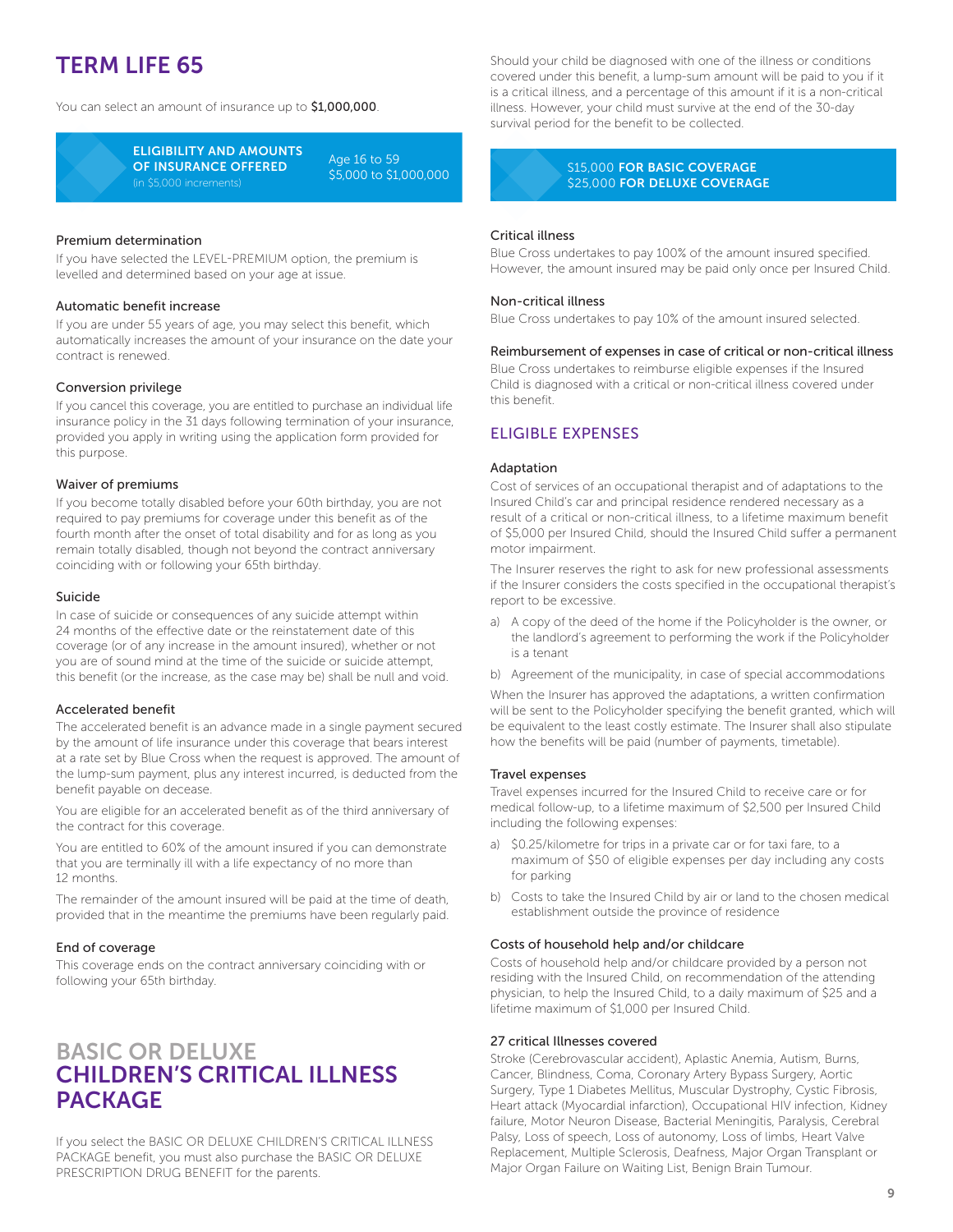#### Accidental fracture

Blue Cross undertakes to pay the beneficiary the benefit indicated in the LUMP SUM PAYABLE table should the Insured Child suffer a fracture due to an accident that occurs during the coverage period.

The fracture must be diagnosed within thirty days of the accident.

#### Two non-critical illnesses:

- a) Coronary Angioplasty
- b) Non Life-threatening Cancer

#### Lump Sum Payable

| <b>FRACTURE</b> | <b>AMOUNT INSURED</b> |
|-----------------|-----------------------|
| <b>Skull</b>    | \$2,500               |
| Spinal column   | \$2,500               |
| <b>Pelvis</b>   | \$2,500               |
| Femur           | \$2 500               |
| Hip             | \$2,500               |
| Sternum         | \$625                 |
| Larynx          | \$625                 |
| Trachea         | \$625                 |
| Scapula         | \$625                 |
| Соссух          | \$625                 |
| Radius          | \$625                 |
| <b>Humerus</b>  | \$625                 |
| Ulna            | \$625                 |
| Kneecap         | \$625                 |
| Tibia           | \$625                 |
| Fibula          | \$625                 |
| Other bone      | \$250                 |

#### Accidental Death And Loss Of Use Benefits Table

| <b>LOSS</b>                           | <b>% OF THE AMOUNT</b><br><b>INSURED UNDER THE</b><br><b>BASIC OR DELUXE</b><br><b>CHILDREN'S CRITICAL</b><br><b>ILLNESS PACKAGE</b><br><b>BENEFIT</b> |
|---------------------------------------|--------------------------------------------------------------------------------------------------------------------------------------------------------|
| Life                                  | 25%                                                                                                                                                    |
| Sight of both eyes                    | 100%                                                                                                                                                   |
| Both hands or both feet               | 100%                                                                                                                                                   |
| One hand and one foot                 | 100%                                                                                                                                                   |
| One hand and sight of one eye         | 100%                                                                                                                                                   |
| One foot and sight of one eye         | 100%                                                                                                                                                   |
| Hearing and speech                    | 100%                                                                                                                                                   |
| One arm or one leg                    | 75%                                                                                                                                                    |
| One hand or one foot                  | 50%                                                                                                                                                    |
| Sight of one eye or hearing or speech | 50%                                                                                                                                                    |
| Thumb                                 | 25%                                                                                                                                                    |
| Finger other than the thumb           | 6.25%                                                                                                                                                  |

#### **Limitations**

- a) The maximum amount payable in one or more instalments for all losses subsequent to amputation of the thumb or fingers may not exceed 50% of the amount insured under the BASIC or DELUXE CHILDREN'S CRITICAL ILLNESS PACKAGE benefit selected.
- b) The maximum amount payable in one or more instalments for all losses over a period of 365 days stemming from any one accident may not exceed 100% of the amount insured specified of the benefit selected.

#### Tuition

Blue Cross undertakes to reimburse the Policyholder for eligible costs incurred due to an accident, a critical illness or a non-critical illness of the Insured Child.

#### ELIGIBLE EXPENSES

#### Total disability of a student

When a student becomes totally disabled as a result of an accident, a critical illness or a non-critical illness, Blue Cross will pay him/her \$200 per week (or \$28.75 per day in the case of an incomplete week) for the period between June 1 and August 31 immediately following the date of the accident or the diagnosis of the critical or non-critical illness, provided the student is still disabled during this period. A 7-day waiting period applies.

#### Academic rehabilitation

Tuition for private courses or for re-education, including school transportation, to a maximum of \$5,000 per accident or per critical or non-critical illness. The child must undertake rehabilitation within six months of the accident or the diagnosis of a critical or non-critical illness.

#### Guaranteed Insurability Option

Blue Cross will offer the Insured Child a new insurance policy with the same coverage he/she had as a dependent child under the existing policy, except for the Children's Critical Illness benefit.

The new insurance policy will be issued as an individual coverage without further medical underwriting.

The Insured Child will have 60 days from the date he/she stops meeting the criteria of the definition of a dependent child in the GENERAL PROVISIONS to request the GUARANTEED INSURABILITY OPTION.

The insurability is guaranteed even if the dependent child is hospitalized or an invalid at the time the new policy takes effect.

The insurability is not guaranteed if the present benefit was terminated for one of the following reasons:

- a) A benefit was paid for the Insured Child for a critical illness covered under section I of this benefit
- b) The Primary Insured cancelled the DRUG BENEFIT

#### End of coverage

Coverage for the Insured Child under this benefit ends on the earliest of the following dates:

- a) When the Insured Child no longer meets the criteria of the definition of Dependent Child in the GENERAL PROVISIONS
- b) The date on which the Primary Insured cancels the DRUG BENEFIT

## REGULAR OR ENHANCED EXTENDED HEALTH BENEFIT

This benefit covers costs of medical and hospital expenses incurred by you or a member of your family in case of illness, pregnancy or injury.

> **ELIGIBILITY** Age 16 and over

#### ELIGIBLE EXPENSES COVERED AT 100% WITHOUT DEDUCTIBLE

#### Hospitalization (private or semi-private accommodations),

up to a maximum refund of \$200 per day, for a maximum duration of 90 days per calendar year.

#### A written recommendation from a physician is not required for items 1 through 9 below.

Benefits are payable only after the yearly maximum allowed under the *Ontario Health Insurance Plan (OHIP)* has been reached.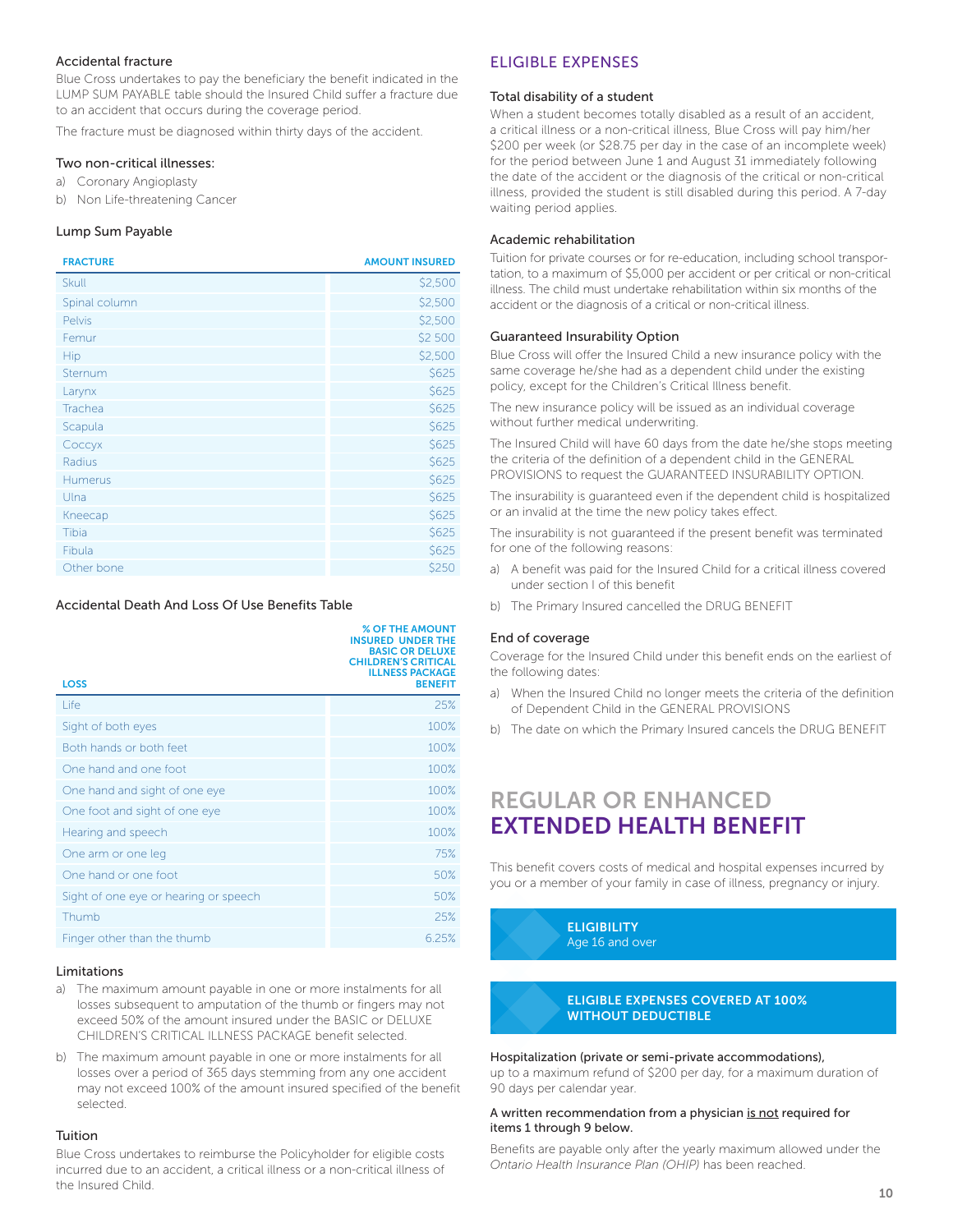| <b>SPECIALIST</b>                                                                                                               |                                        | <b>FIRST</b><br><b>VISIT</b> |                                            | <b>SUBSEQUENT</b><br><b>VISIT</b> |             | <b>MAXIMUM</b><br><b>NUMBER</b> |    |
|---------------------------------------------------------------------------------------------------------------------------------|----------------------------------------|------------------------------|--------------------------------------------|-----------------------------------|-------------|---------------------------------|----|
|                                                                                                                                 |                                        | Regular                      | Enhanced Regular Enhanced Regular Enhanced |                                   |             |                                 |    |
| 1)                                                                                                                              | Chiropractor                           | \$20                         | \$25                                       | \$20                              | <b>\$25</b> | 25                              | 25 |
| X-rays, up to a maximum refund of \$30 per calendar year<br>for Regular coverage and \$40 for Enhanced coverage                 |                                        |                              |                                            |                                   |             |                                 |    |
| 2)                                                                                                                              | Acupuncturist                          | \$20                         | <b>\$25</b>                                | \$20                              | \$25        | 25                              | 25 |
| 3)                                                                                                                              | Osteopath                              | \$20                         | \$25                                       | \$20                              | \$25        | 25                              | 25 |
| $\left( \frac{1}{2} \right)$                                                                                                    | Physiotherapist                        | \$20                         | <b>\$25</b>                                | \$20                              | \$25        | 25                              | 25 |
| 5)                                                                                                                              | Podiatrist or<br>Chiropodist           | \$20                         | \$25                                       | \$20                              | \$25        | 25                              | 25 |
| 6)                                                                                                                              | Psychologist                           | \$80                         | \$80                                       | \$65                              | <b>\$65</b> | 12                              | 20 |
| 7)                                                                                                                              | Speech therapist                       | <b>S65</b>                   | \$65                                       | <b>\$45</b>                       | <b>\$45</b> | 12                              | 12 |
| $\{8\}$                                                                                                                         | Naturopath                             | \$20                         | <b>\$25</b>                                | \$20                              | \$25        | 25                              | 25 |
| Ophthalmologist<br>9)<br>or Optometrist<br>(for insured under age 65), up to a maximum refund of \$50<br>per two calendar years |                                        |                              |                                            |                                   |             |                                 |    |
|                                                                                                                                 | 10) Registered<br>massage<br>therapist | \$20                         | <b>\$25</b>                                | \$20                              | \$25        | 20                              | 20 |

### ELIGIBLE EXPENSES COVERED AT 80% WITHOUT DEDUCTIBLE

Hearing aids, (excluding batteries) up to \$300 every 60 months for Regular coverage and \$400 for Enhanced coverage, subject to a 3-month waiting period

Prostheses and accessories, up to a maximum refund of \$2,500 per calendar year

Nursing services and Home care services, up to a maximum refund of \$2,500 per calendar year

Surgical stocking, up to a maximum refund of \$100 per calendar year

Orthopedic shoes or podiatric orthoses, up to a maximum refund of \$200 per calendar year for both combined

Purchase or rental of equipment (crutches, walkers, canes, etc.), up to a maximum refund of \$2,500 per calendar year

Ambulance, amount equals costs not covered by the government plan

Dental treatment due to an accident, up to a maximum refund of \$2,000 per calendar year

#### FOR ENHANCED COVERAGE ONLY COVERED AT 100% WITHOUT DEDUCTIBLE

Vision care (lenses, frames, contact lenses or visual training including eye patches or laser vision correction surgery), up to a maximum refund of \$150 per two calendar years. This benefit is subject to a 3-month waiting period.

#### BASIC TRAVEL INSURANCE

If you select the **Enhanced coverage**, you are entitled to the BASIC TRAVEL INSURANCE benefit.

This benefit includes many advantages and services as well as procedures for worry-free settlements in case of trouble.

A simple and practical solution that lets you travel with peace of mind anywhere in the world. This coverage is offered under the Blue Vision contract for you or a member of your family.

#### Cover trips of 15 days or less

This convenient (annual multi-trip plan) and flexible protection lets you take care of your travel insurance needs once and for all, allowing you to leave any time during the year for periods of 15 days or less, while enjoying a variety of benefits.

#### \$5,000,000 hospital and medical benefit

No matter how often you travel during the year, you can count on a protection up to \$5,000,000.

#### Hospital, medical and paramedical expenses

In the event of illness or injury, your medical costs are covered so that your sole concern can be your speedy recovery:

- ◆ Hospitalization in a private or semi-private room
- Physician's fees
- Private nursing fees
- Professional services
- Laboratory tests costs
- Prescription drugs for emergency treatment
- Purchase or rental of medical equipment
- Costs associated with hospitalization
- ◆ Dental expenses due to an accident

#### Transportation costs

Blue Cross will see to it that you get where you need to be to receive the health care services you require, while your family and loved ones are there by your side:

- ◆ Repatriation to your home province
- Land or air ambulance services
- Return of a private or rental vehicle
- Baggage return
- Pet return
- Family visits to insureds in hospital
- ◆ Repatriation of the deceased

#### \$3,000 subsistence allowance

If your return, or that of a family member must be delayed due to illness or injury, you are allowed up to \$3,000 to cover the costs of meals and accommodations (maximum of \$300 per day).

#### Round-the-clock CanAssistance travel assistance

As soon as you subscribe to our travel insurance plan, you receive automatic access to our free travel assistance services. Wherever or whenever the need arises, you can rest assured that our experienced team of specialists will be there to help... in any of 100 different languages.

#### Travel insurance and more... a complete range of services

Wherever you may be, our expert medical team is committed to your care, ready to provide you with:

- ◆ Referrals to an appropriate physician, clinic or hospital
- Medical follow-up
- Interpreter services for emergency calls
- Communications with your family doctor
- Repatriation of an insured and his/her dependents to Canada
- Coordination of the return of a private or rental vehicle
- Coordination of claims with the *Ontario Health Insurance Plan (OHIP)*
- Payments and money transfers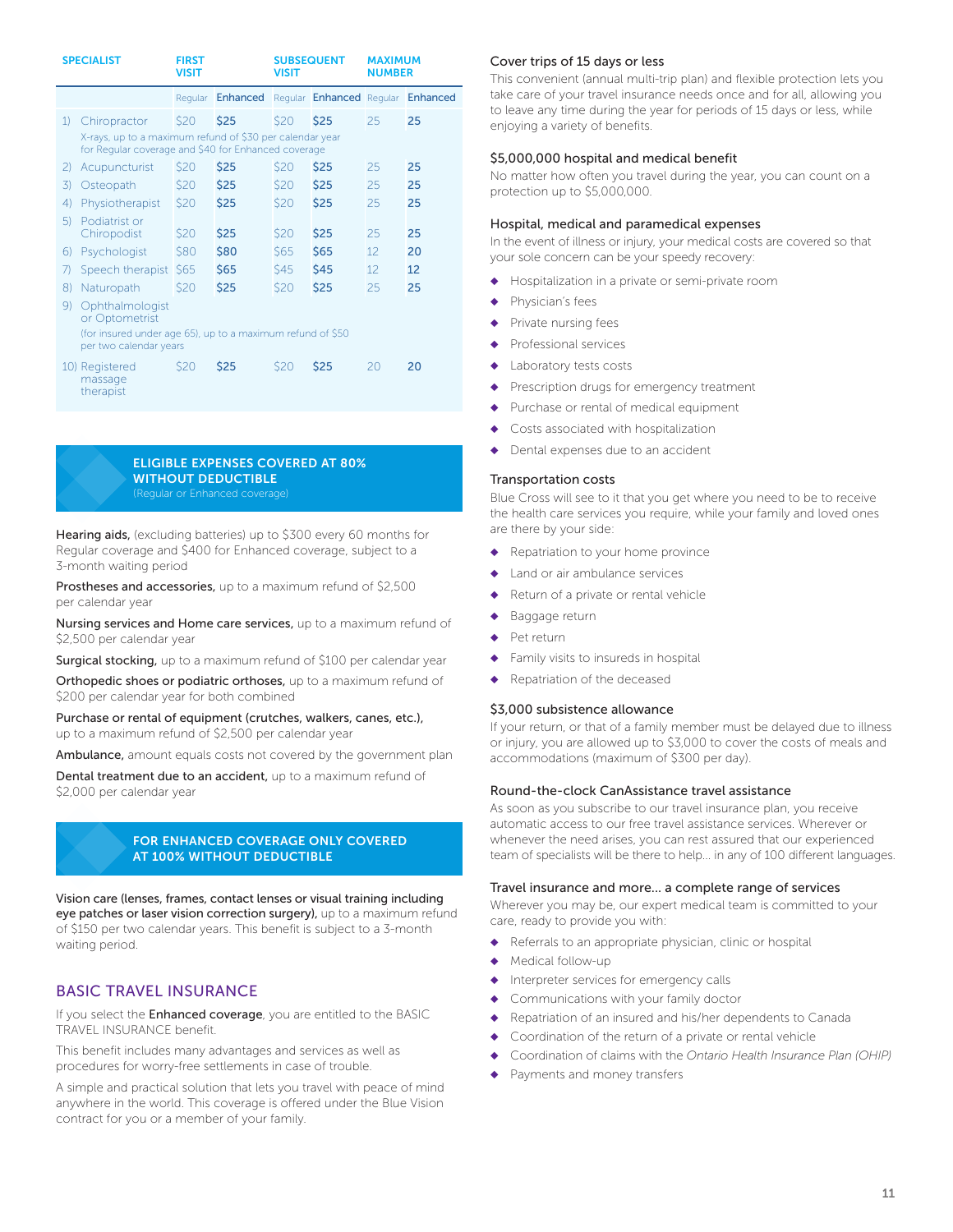#### Medical follow-up in Canada

In case of repatriation to Canada at the Insurer's expense after a hospital stay out of Canada, this coverage reimburses the following costs if they are incurred within 15 days of the repatriation.

| Semi-private room in a hospital,<br>rehabilitation centre or a convalescent home               | up to \$1,000                                  |
|------------------------------------------------------------------------------------------------|------------------------------------------------|
| Home nursing care fees<br>when medically required                                              | up to \$50 per day for a<br>maximum of 10 days |
| Rental of devices (crutches, standard walker,<br>canes, trusses, orthopedic corset and oxygen) | up to \$150                                    |
| Transportation (ambulance and/or taxi)<br>to receive medical care                              | up to \$250                                    |

#### Important

Before departure, do not forget to refer to the PRE-EXISTING CONDITIONS for insureds age 61 or over and the EXCLUSIONS AND REDUCTIONS applicable to this benefit.

## BASIC OR DELUXE DRUG BENEFIT

This benefit will reimburse you for the purchase cost of prescription drugs.

ELIGIBILITY Age 16 to 64

If you select the DRUG BENEFIT, you must also enrol to the EXTENDED HEALTH BENEFIT, REGULAR or ENHANCED COVERAGE.

#### PRESCRIPTION DRUGS COVERED AT 80% WITHOUT DEDUCTIBLE

- Pay Direct drug card
- No lifetime maximum
- Reimbursement is based on the lowest-cost generic equivalent if available (a generic drug is a generally less expensive alternative to an interchangeable brand name drug product)



\* For any portion of a calendar year during which this benefit is effective, the maximum overall reimbursement is prorated for the number of complete months between the effective date of the benefit and December 31 of the same year.

#### End of coverage

This coverage ends on the contract anniversary coinciding with or following your 65th birthday.

## EXTENDED HEALTH BENEFIT CATASTROPHE COVERAGE

The CATASTROPHE COVERAGE is a special type of benefit. It is specially designed to protect you against catastrophic accidents or illnesses.



\$25,000 per event



ELIGIBLE EXPENSES COVERED AT 100% WITH DEDUCTIBLE Section 1

Hospitalization (private or semi-private accommodations), up to a maximum refund of \$200 per day.



Benefits are payable only after the yearly maximum allowed under the *Ontario Health Insurance Plan (OHIP)* has been reached.

#### A written recommendation from a physician is not required for the following services:

- Physiotherapist, unlimited reimbursement
- Psychologist, unlimited reimbursement
- Speech therapist, unlimited reimbursement

| <b>ELIGIBLE EXP</b> |
|---------------------|
| <b>WITH DEDUC</b>   |
| Section 3           |

**ENSES COVERED AT 80% TIBLE** 

Prostheses and accessories, unlimited reimbursement

Nursing services and Home care services, unlimited reimbursement

#### Purchase or rental of equipment (crutches, walkers, canes, etc.), unlimited reimbursement

Ambulance, amount equals costs not covered by the government plan

Dental treatment due to an accident, up to a maximum refund of \$1,000 per tooth, per accident

Laboratory analysis, unlimited reimbursement

CT scan, unlimited reimbursement

Ultrasound scans, unlimited reimbursement

Magnetic resonance imaging (MRI), unlimited reimbursement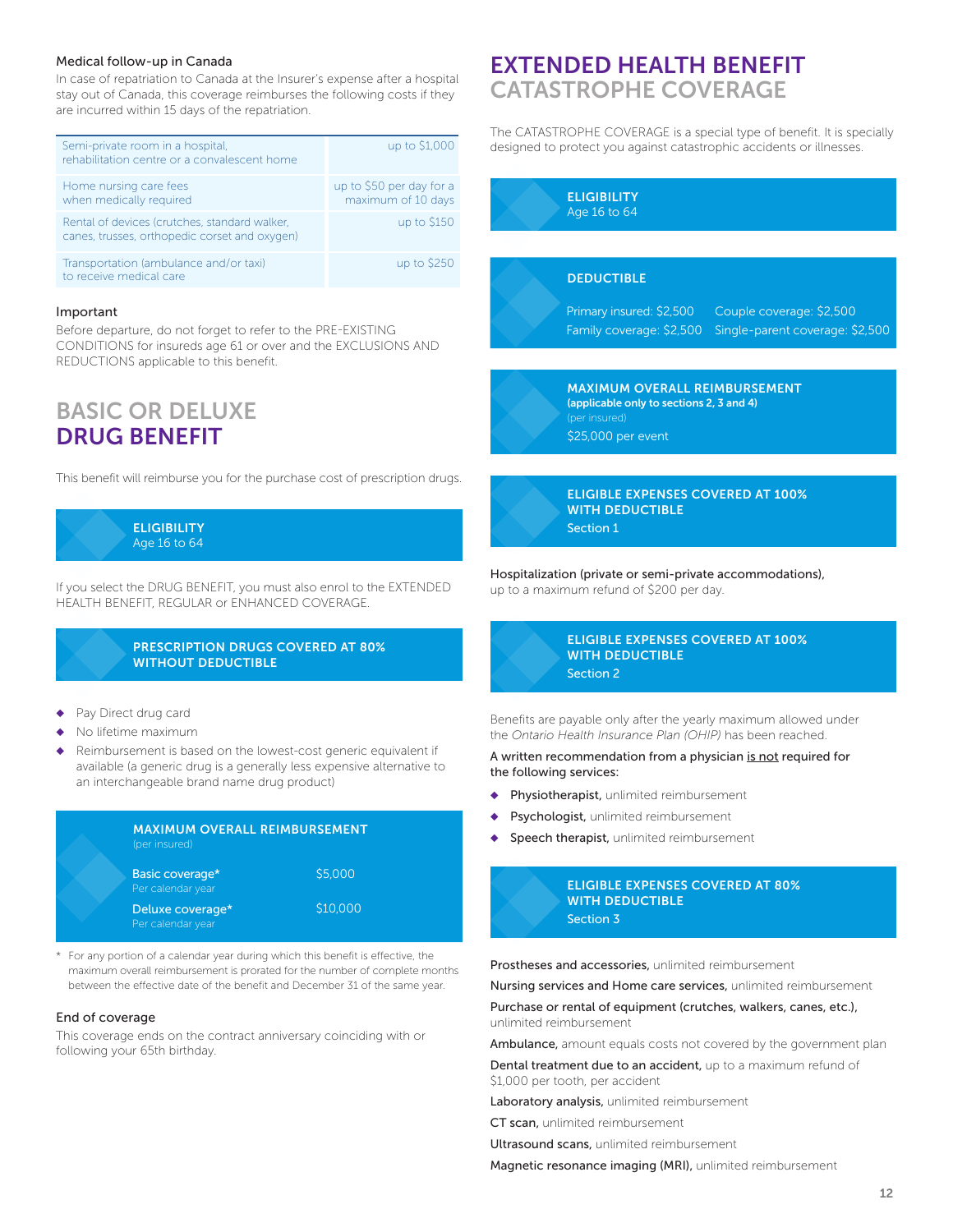#### ELIGIBLE EXPENSES COVERED AT 80% WITH DEDUCTIBLE (for people under 65) Section 4

#### Prescription drugs

Reimbursement is based on the lowest-cost generic equivalent if available (a generic drug is a generally less expensive alternative to an interchangeable brand name drug product)

#### Limitation

No benefits are payable for PRESCRIPTION DRUGS once you are 65 years of age

## BASIC OR ENHANCED DENTAL CARE

This coverage provides for reimbursement of costs of the eligible services described below for you or a member of your family.



If you select the DENTAL CARE benefit, you must also purchase the EXTENDED HEALTH BENEFIT.

If you discontinue your DENTAL CARE benefit, you are no longer eligible, unless you can prove that you were covered by the DENTAL CARE benefit of another contract during this period.

The eligible amount for any insured service is the amount specified in the *Suggested Fee Guide for Dental Services* for General Practitioners (in effect on the date the services were rendered).

#### MAXIMUM OVERALL REIMBURSEMENT

#### Basic coverage

Preventive care and Basic care services are reimbursed at:

◆ 70% up to \$750, per insured per calendar year\*

#### Enhanced coverage

Preventive care and Basic care services are reimbursed at:

- ◆ 70% for the first calendar year, up to \$750 per insured\*
- 75% for the second calendar year, up to \$1,000 per insured
- 80% thereafter, up to \$1,250 per insured, includes major restorative services

\* For any portion of a calendar year during which this benefit is effective, the maximum overall reimbursement is prorated for the number of complete months between the effective date of the benefit and December 31 of the same year.

#### BASIC DENTAL CARE

Includes the following:

#### PREVENTIVE CARE

- Examinations and diagnostic services
- Radiographs
- Laboratory tests
- Preventive services
- Case presentation and treatment planning

#### BASIC CARE

- ◆ Removal of erupted teeth (uncomplicated surgery)
- Restorative services
- **Endodontics**
- Periodontics
- Denture services
- Surgical services
- Adjunctive services

#### ENHANCED DENTAL CARE

Includes all services listed under Basic Dental Care, as well as the following:

#### MAJOR RESTORATIVE SERVICES

Major restorative services are reimbursed at 50% and not before the third year this benefit is in effect. Major restorative services are reimbursed up to a maximum of \$500 per calendar year. This maximum limit is within, and not in addition of, the MAXIMUM OVERALL REIMBURSEMENT.

- Extensive restorative procedures
- Prosthodontic services removable
- Prosthodontic services fixed bridge

All of the eligible services listed above are subject to the maximums specified in your contract.